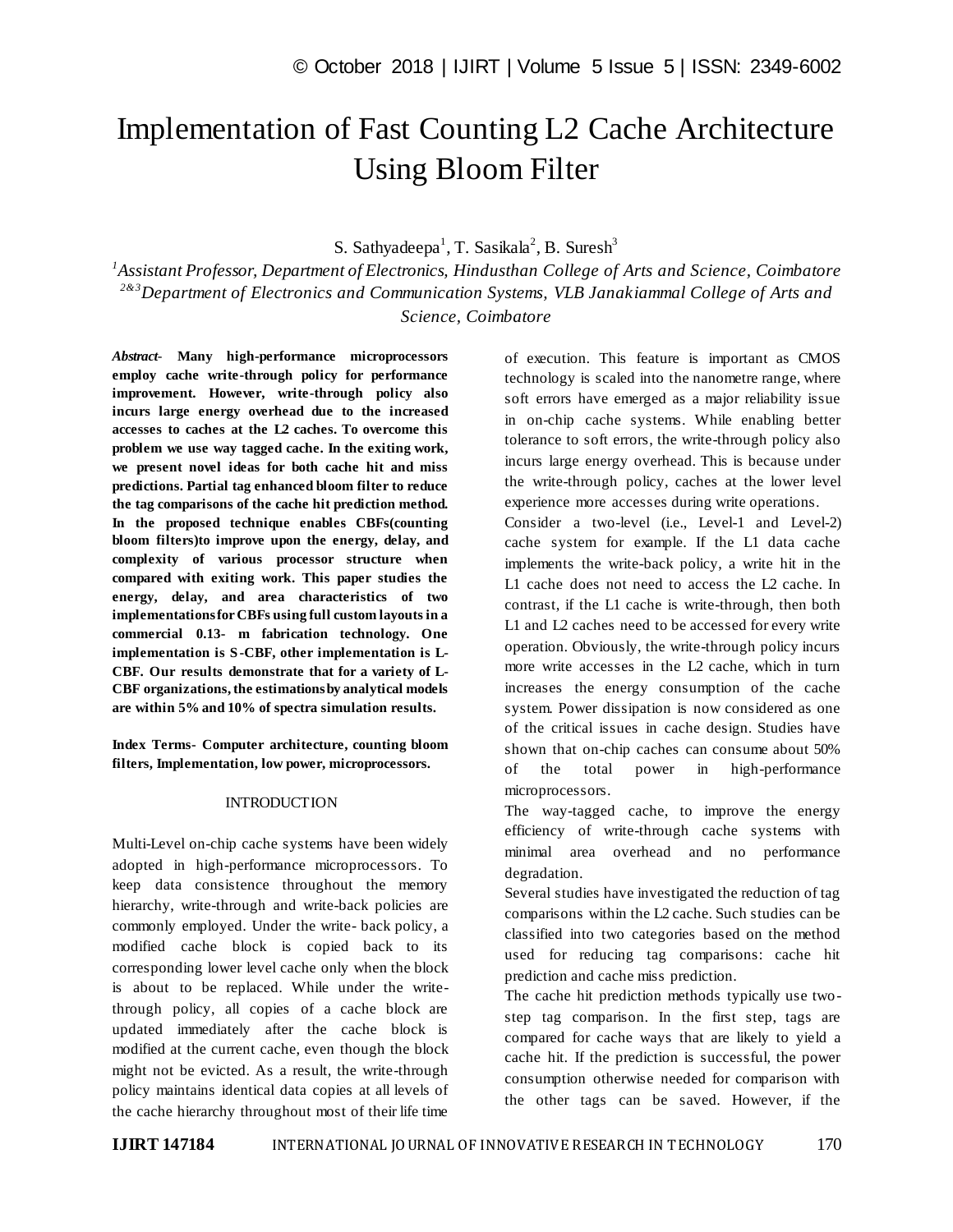prediction fails, tag comparisons with the remaining tags are performed in the next cycle, thereby resulting in an additional latency cycle. Because tag comparisons are performed even in the case of cache misses, the cache hit prediction methods may lead to high power consumption in applications with high cache miss rates.

The cache miss prediction methods try to predict cache misses, e.g., based on the Bloom filter . If the prediction is correct, tag comparisons are skipped, thereby saving the energy consumed in tag comparison. Improving the prediction accuracy (e.g., by using a larger Bloom filter) further reduces the amount of energy consumed in tag comparison. In this paper, we propose a novel tag comparison method that exploits predictions of both cache hits and misses.

The contributions of our work are as follows:

- 1) A partial tag-enhanced Bloom filter to improve the energy efficiency of cache miss predictions;
- 2) Hot/cold checks to improve the efficiency of cache hit prediction with energy-aware dynamic management of the hot/cold data and a pessimistic two-step tag comparison for cold data;
- 3) Dynamic reordering of cache hit/miss prediction methods for multistep tag comparison that can further reduce the energy consumed in tag comparison by adapting to dynamically changing cache access behavior;
- 4) Performance guarantees to ensure a tradeoff between cache energy consumption and additional latency overhead, especially in the case of latency-critical programs.

This work focuses exclusively on the second factor as it investigates implementations of a CBF that improve its energy and delay characteristics. A key contribution of this work is the introduction of

L-CBF. L-CBF is an energy- and delay-efficient implementation that utilizes an array of up/down linear feedbackshift registers (LFSRs) and local zero detectors. Previous work assumes a straightforward SRAM-based implementation that we will refer to it as S-CBF.

The significant contributions of this work are as follows.

1) It proposes L-CBF, a novel, energy- and speedefficient implementation for CBFs.

- 2) It compares the energy, delay, and area of two CBF implementations, L-CBF and S-CBF, using
- 3) their circuit-level implementations and fullcustom layouts in 0.13- m fabrication technology.
- 4) It presents analytical delay and energy models for L-CBF and compares the model estimations against simulation results.

## II. PRELIMINARIES AND OUR MOTIVATIONS

## A. Bloom Filter

The Bloom filter is utilized to check the approximate non-member ship of a set. When applied to reducing tag comparisons, each cache way is equipped with a Bloom filter. A query to the Bloom filter (e.g., "is address  $0 \times 100$  in the cache way?") gives either of two results: negative (definite nonexistence) and positive (likely existence). Note that a negative result from the Bloom filter guarantees nonexistence,i.e., a cache way miss.

Preliminaries and Our Motivations cache way is accessed, first the Bloom filter per cache way is looked up. If the Bloom filter indicates nonexistence, then tag comparison for the cache way is avoided, thereby saving the energy that would have been consumed in tag comparison. Both: 1) the smaller energy consumed to access the Bloom filter rather than the tag; and

2) the high prediction accuracy

for cache way misses reduce the energy consumed in tag comparison. For instance, in the case of a cache way miss, using the Bloom filter produces a net energy gain as long as the following relationship holds

 $EB < p \times ET$ 

WhereEB and ET represent the energy consumed while accessing the Bloom filter and the tag structure, respectively, and pis the cache miss prediction accuracy of the Bloom filter.

## III. CBFS

This section reviews CBFs and their characteristics. Additionally, it discusses the previously assumed implementation for the CBFs, which has not been investigated at the physical level.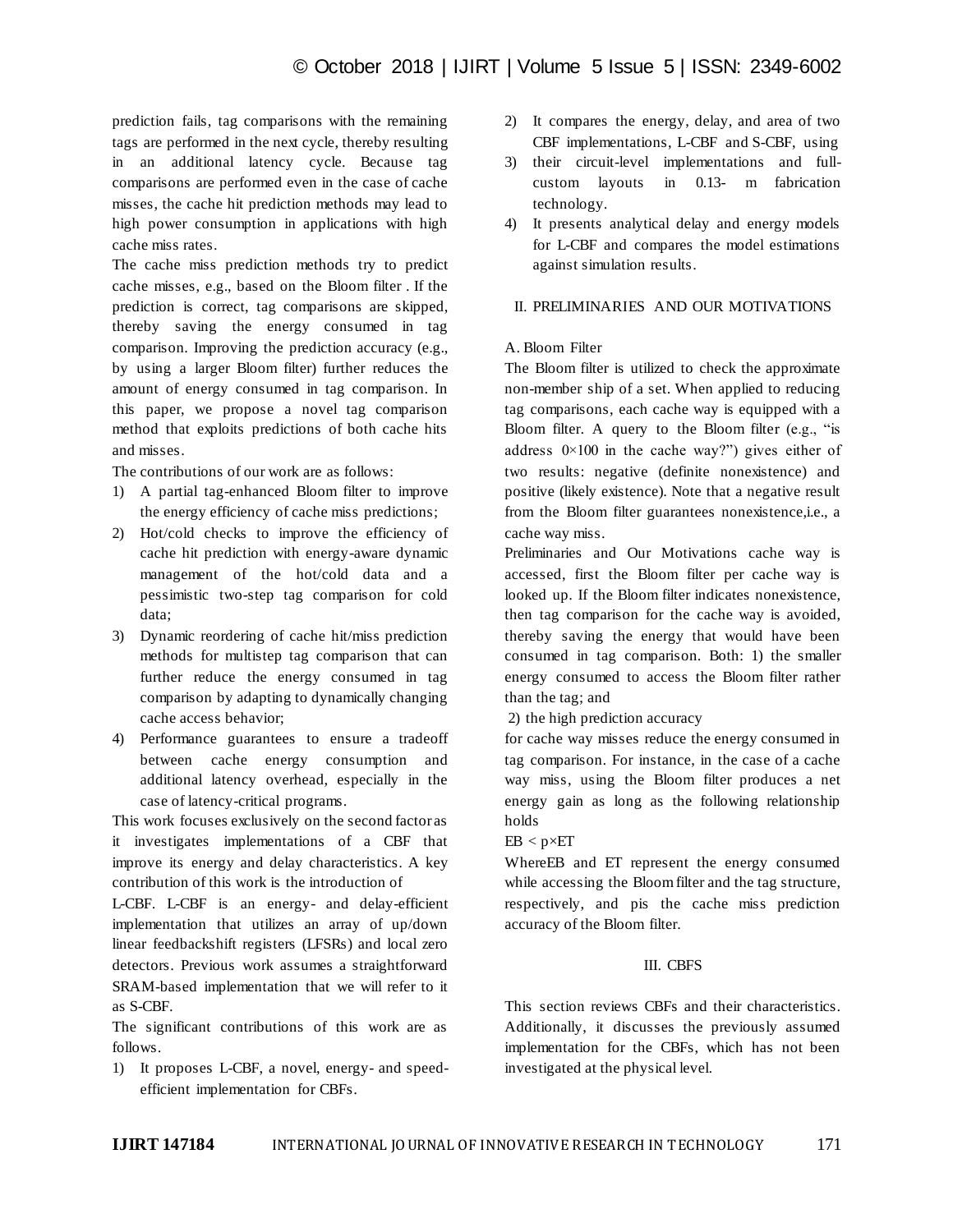

Fig. 1. CBF as a black box

A. Introduction to CBFs:

1) CBF as a Black Box:As shown in Fig. 1, a CBF is conceptually an array of counts indexed via a hash function of the element under membership test. A CBF has three operations:1) Increment count (INC);

2) Decrement count (DEC); and

3) Test if the count is zero (PROBE). The first two operations increment or decrement the corresponding count by one, and the third one checks if the count is zero and returns true or false (single-bit output). We will refer to the first two operations as updates and to the third one as a probe. A CBF is characterized by its number of entries and the width of the count per entry.

2) CBF Characteristics: Membership tests using CBFs are performed by probe operations. In response to a membership test, a CBF provides one of the following two answers: 1) "definite no," indicating that the element is definitely not a member of the large set and

2) "I don't know," implying that the CBF cannot assist in a membership test, and the large set must be searched. The CBF is capable of producing the desired answer to a membership test much faster and saves power on two conditions. First, accessing the CBF is significantly faster and requires much less energy than accessing the large set. Second, most membership tests are serviced by the CBF. The latter is investigated by studying the application behavior. For instance, when CBF is exploited as a miss predictor, previous work shows that more than 95% of the accesses to the cache tag array are serviced by the CBF.

The CBF uses an imprecise representation of the large set to be searched. Ideally, in the CBF, a separate entry would exist for every element of the set. In this case, the CBF would be capable of precisely representing any set. However, this would require a prohibitively large array negating any benefits. In practice, the CBF is a small array and the element addresses are hashed onto this small array. Because of hashing, multiple addresses may map onto the same array entry.

Hence, the CBF constitutes an imprecise representation of the content of the large set and keeps a superset of the existing elements. This impreciseness is the reason of the "I don't know" answers by the CBF. To reduce the frequency of such answers, and hence improving accuracy, multiple CBFs with different hash functions can be used.



Fig. 2. S-CBF architecture: an SRAM holds the CBF counts; INC/DEC: read modify-write sequences; PROBE: read-compare sequence.

An "I don't know" answer to a membership test incurs power and delay penalty since in case of such an answer, the large set must be checked in addition to the CBF. The delay penalty occurs if the CBF and the large set accesses are serialized. This delay penalty can be avoided if we probe the CBF and the large set in parallel; in this case, power benefits will be possible only if the in-progress access to the large set can be terminated once the CBF provides a definite answer. These overheads do not concern us as often CBF can provide the definite answer.

3) CBF Functionality: The CBF operates as follows. Initially, all counts are set to zero and the large set is empty. When an element is inserted into, or deleted from the large set, the corresponding CBF count is incremented or decremented by one.

To test whether an element currently exists in the large set, the corresponding CBF count is inspected. If the count is zero, the element is definitely not in the large set; otherwise, CBF cannot assist and the large set must be searched.

# B. S-CBF: SRAM-Based CBF Implementation:

Previous work assumes a CBF implementation consisting of an SRAM array of counts, a shared up/down counter, a zero comparator, and a small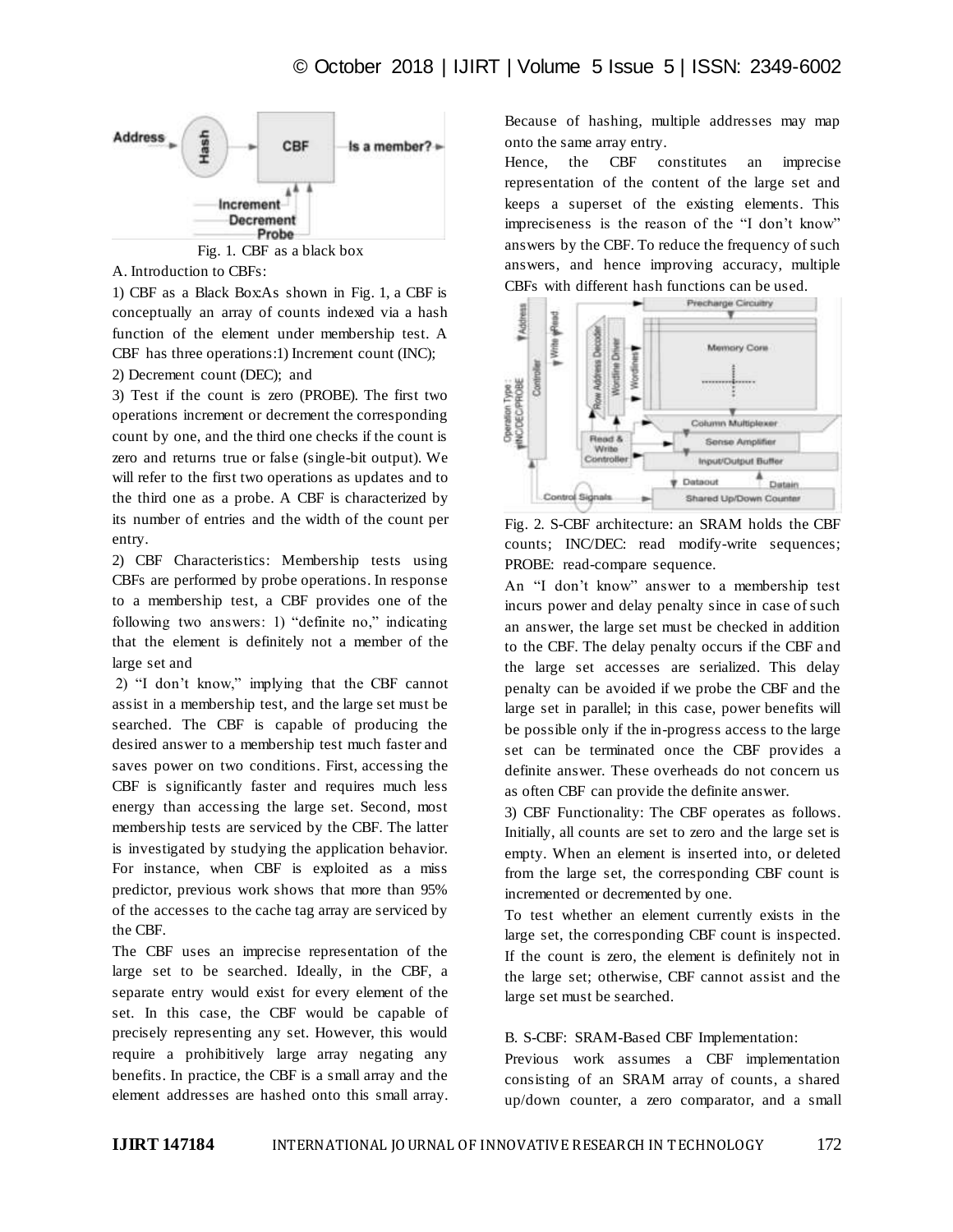controller [2]. We will refer to this implementation as S-CBF. The architecture of S-CBF is depicted in Fig.  $\mathcal{L}$ 

Updates are implemented as read-modify-write sequences as follows:

1) The count is read from the SRAM; 2) It is adjusted using the counter; and 3)It is written back to the SRAM. The probe operation is implemented as a read from the SRAM, and a compare with zero using the zero-comparator. A small controller coordinates this sequence of actions. An optimization was proposed to speedup probe operations and to reduce their power. Specifically, an extra bit Z is added to each count. When the count is nonzero the Z is set to false and when the count is zero, the Z is set to true. Probes can now simply inspect.The Z bits can be implemented as a separate SRAM structure which is faster and requires much less power. This type of optimization iscompatible with bothS-CBF and L-CBF architectures.

# IV. L-CBF: A NOVEL LFS BASED CBF IMPLEMENTATION

Demonstrates quantitatively that much of the energy in S-CBF is consumed on the SRAM's bit lines and word lines. Additionally, in S-CBF, both delay and energy suffer as updates require two SRAM accesses per operation.

The shared counter may increase the energy and the delay further.

We could avoid accesses over long bit lines by building an array of up/down counters with local zero detectors. In this way, CBF operations would be localized and there would be no need to read/write values over long bit lines. L-CBF is such a design.

For the CBF, the actual count values are not important and we only care whether a count is "zero" or "nonzero" .Hence, any counter that provides a deterministic up/down sequence can be a choice of counter for the CBF.

L-CBF consists of an array of up/down LFSRs with embedded zero detectors. L-CBF employs up/down LFSRs that offer a better delay, power, and complexity trade off than other synchronous up/down counters with the same count sequence length .As demonstrates,

L-CBF significantly reduces energy and delay compared to S-CBF at the cost of more area. The increase in area though is a minor concern in modern processor designs given the abundance of on-chip resources and the very small area of the CBF compared to most other processor structures(e.g., caches and branch predictors).The rest of this section reviews up/down (reversible) LFSRs and discusses the architecture of L-CBF.

# A. LFSRs

A maximum-length -bit LFSR sequences through 2n-1states. It goes through all possible code permutations except one. The LFSR consists of a shift register and a few embedded XNOR gates fed by a feedback loop. Each LFSR has the following defining parameters:

- width, or size, of the LFSR (it is equal to the number of bits in the shift register);
- number and positions of taps (taps are special locations in
- the LFSR that have a connection with the feedback loop);
- initial state of the LFSR which can be any value except one (all ones for XNOR feedback).

Without the loss of generality, we restrict our attention to the Galois implementation of LFSRs. State transitions proceed as follows. The non-tapped bits are shifted from the previous position. The tapped bits are XNORed with the feedback loop before being shifted to the next position. The combination of the taps and their locations can be represented by a polynomial.

Fig. 3 shows an 8-bit maximum-length GaloisLFSR, its taps, and polynomial. By appropriately selecting the tap locations it is always possible to build a maximum-length LFSR of any width with either two or four taps. Additionally, ignoring wire length delays and the fan-out of the feedback path, the delays of the maximum-length LFSR is independent of its width (size) .Delay increases only slightly with size, primarily due to increased capacitance on the control lines.



Fig. 3.Eight-bit maximum-length LFSR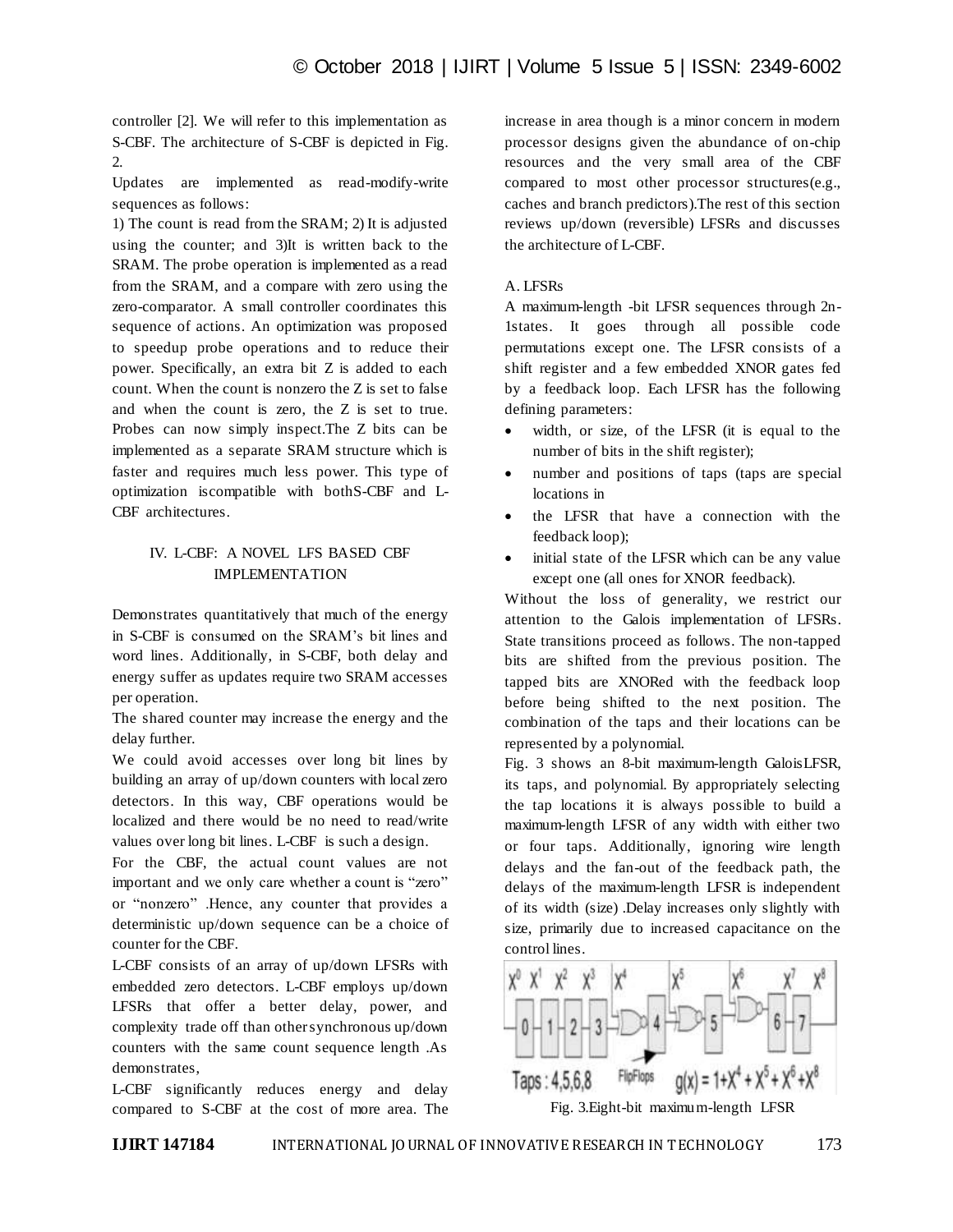

Fig. 4. Three-bit maximum-length up/down LFSR. 1) Up/Down LFSRs:

The tap locations for a maximum-length, unidirectional n -bit LFSR can be represented by a primitive polynomial  $g(x)$  as depicted in (1)

g(x)= $\sum$ ni=0Ci ×Xi(C0=Cn=1)--------(1)

In (1),Xi corresponds to the output of theith bit of the shift register and the constants Ci are either 0 (no tap) or  $1$  (tap).

Given  $g(x)$ , a primitive polynomial  $h(x)$  for an LFSR generates the reverse sequence as depicted in (2) h(x)=  $\sum$ ni=0Ci ×X n-i(C0=Cn=1)-----(2)

The superposition of the two LFSRs (the original and its reverse) forms a reversible "up/down" LFSR. The up/down LFSR consists of a shift register similar to the one used for the unidirectional lLFSR; a 2-to-1 multiplexer per bit to control the shift direction; and twice as many XNOR gates as the unidirectional LFSR. Fig. 4 shows the construction of a 3-bit maximum-length up/down LFSR. It also depicts the polynomials and count sequence of both up and down directions. In general, it is possible to construct a maximum-length up/down LFSR of any width with two or six XNOR gates (i.e., four or eight taps.

2) Comparison With Other Up/Down Counters: In this section, we compare LFSR counters with other synchronous up/down counters that could be a choice of counter for CBFs. We restrict our discussion to synchronous up/down counters of Width n with a count sequence of at least 2n-1states.The simplest type of synchronous counter is the binary Modulo-2nn -bit counter. For this counter, speed and area are conflicting qualities due to carry propagation. For example, the -bit ripple-carry synchronous counter, one of the simplest counters, has a delay of O(n). Counters with a Manchester carry-chain, carry-look ahead and binary tree carry propagation have delay of O(log n) though at the cost of more energy and area. In applications where the count sequence is unimportant [e.g., ointers of circular first-inputs– first-outputs (FIFOs) and frequency dividers], an LFSR counter offers a speed-power-area efficient solution. The delay of an LFSR is nearly independent of its size. Specifically, the LFSR delay consists of a flip-flop delay, an XNOR gate delay, and a feedback loop delay. The feedback loop delay is the propagation delay of the last flip-flop output to the input of the furthest XNOR gate from the last flipflop. Ignoring secondary effects on the feedback path, the delay of an n-bit maximum length LFSRis O(1) and independent of the counter size . These characteristics make LFSRs a suitable counter choice for CBFs.

## B. L-CBF Implementation

Fig. 5 depicts the high-level organization of L-CBF. L-CBF includes a hierarchical decoder and a hierarchical output multiplexer.

The core of the design is an array of up/down LFSR sand zero detectors. The L-CBF design is divided into several partitions where each row of a partition consists of an up/down LFSR and a zero detector.



Fig. 5. Architecture of L-CBF the basic cells of an up/down LFSR: (a) the two-phase flip-flop; (b) the 2 to-1 multiplexer; (c) XNOR gate; and (d) a bit-slice of the embedded zero detector L-CBF accepts three inputs and produces a single-bit output is-zero. The input operation select specifies the type of operation: INC, DEC, PROBE, and IDLE. The input address specifies the address in question and the input reset is used to initialize all LFSRs to the zero state. The LFSRs utilize two non-overlapping phase clocks generated internally from an external clock. We use a hierarchical decoder for decoding the address t minimize the energy-delay product .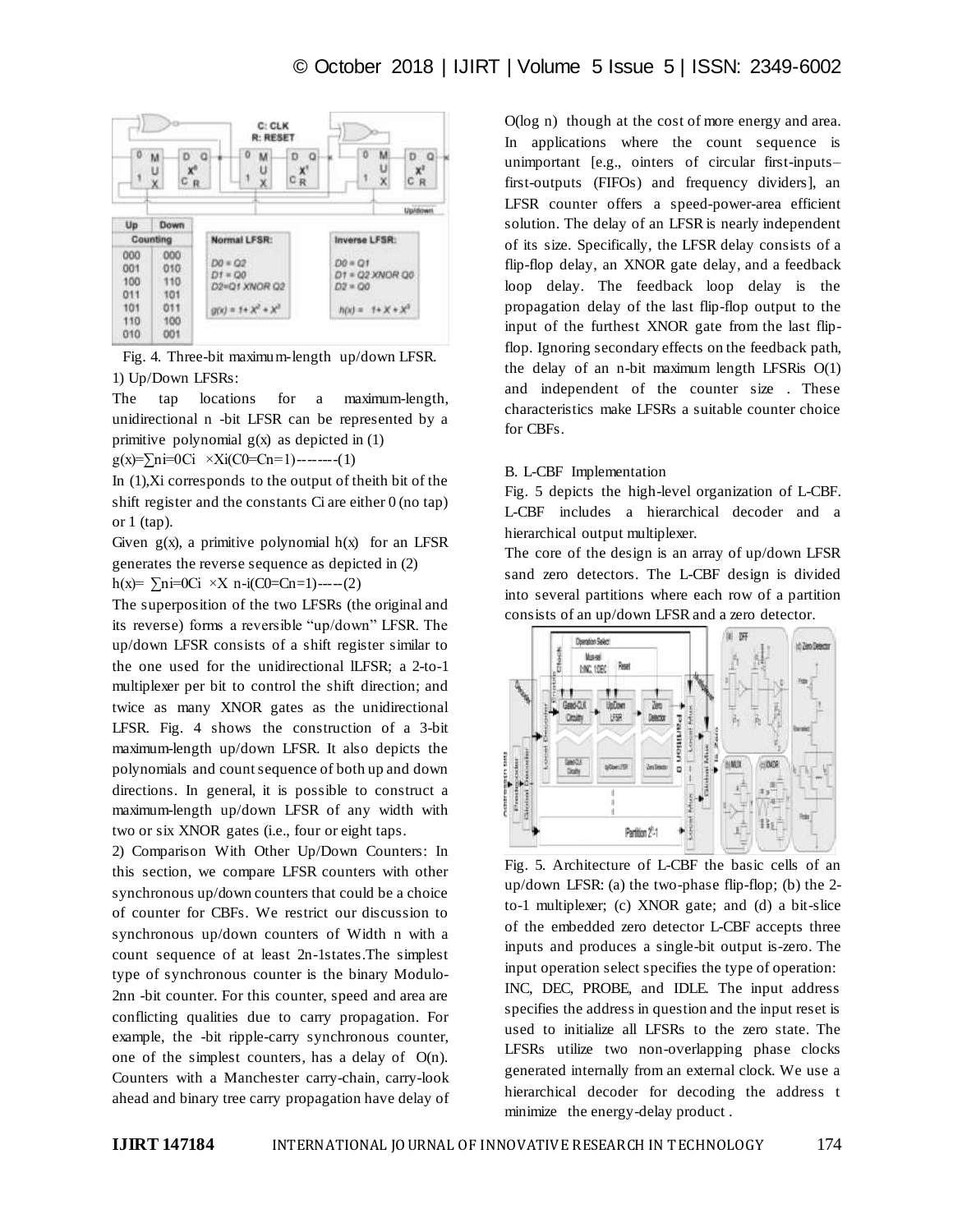The decoder consistsof a predecoding stage, a global decoder to select the appropriate partition, and a set of local decoders, one per partition.

Each partition has a shared local is-zero output. A hierarchical Multiplexer collects the local is-zero signals and provides the single-bit is-zero output. Fig. 5 also depicts the basic cells of each up/down LFSR and zero decoder. Shown are the flip-flop used in the shift registers, the multiplexer that controls the direction of change ("up"/"down"), the XNOR gate, and a bit-slice of the zero decoder. Further details on L-CBF implementation are presented.

Multi-Porting: Some applications require simultaneous operations from the CBF. In the simplest implementation, the CBF can be banked to support simultaneous accesses to different banks. This mirrors the organization of high-performance caches that are often banked to support multiple accesses instead of being truly multi-ported. True multi-porting is straightforward by selective resource replication in case of simultaneous accesses to different counts.

For S-CBF, we need an SRAM with multiple read and write ports and multiple shared up/down counters.

For L-CBF, we need to replicate the decoder, the zero detectors, and the output multiplexer.

When multiple accesses map to the same count, multi-portingis not straightforward. A simple solution detects such accesses and serializes them. Alternatively, circuitry can be added to determine the collective effect of all accesses. For example, for two simultaneous increment operations, the net effect is to increase the counter by two. For S-CBF, this circuitry can be embedded into the shared counter. For L-CBF, the capability of shifting by multiple cells in one cycle is required. This work does not consider these enhancements.

# V. EXPERIMENTAL RESULTS

This section compares the energy, delay, and area of S-CBF and L-CBF. Moreover, this section compares the analytical model estimations against simulation results for L-CBF. We compare S-CBF and L-CBF on a per operation basis.

Both designs are implemented using the Cadence(R) tool set in a commercial 0.13- m fabrication technology. We developed transistor-level implementation and a full-custom layout for both designs that were optimized for the energy-delay product.

We employed Spectre for circuit simulations. This is a vendor recommended simulator for design validation prior to manufacturing.

The rest of this section is organized as follows. We initially consider a 1 K-entry CBF with 15-bit counts as this configuration is representative of the CBFs used in previous proposals. Then, we present results for other CBF configurations.

We compare the energy, delay and area of the two designs for all CBF operations (updates and probes).

We study how energy and delay change as the number of entries and the width of the counters vary. In Section V-C, we discuss the accuracy of analytical models.

A. Delay and Energy Per Operation

We compare implementations of a 1 K-entry, 15-bit count per entry CBF. For S-CBF, an SRAM with a total capacity of15 Kbits is used.

The SRAM is partitioned to minimize the energydelay product. For S-CBF, we do not consider the delay and energy overhead of the shared counter since our goal is to demonstrate that L-CBF consumes less energy and is also faster.

To further reduce energy for probes in S-CBF, we introduce an extra bit per entry which is updated only when the count changes from, or to, zero. On a probe, we only read this bit. Furthermore, we apply a number of delay and power optimizations on S-CBF. In detail, we implement the divided word line (DWL) technique which adopts a two-stage hierarchical row decoder structure.

The DWL technique improves speed and power. Moreover, we reduce power further via pulse operation techniques for the word-lines, the periphery circuits and the sense amplifiers. We also use multistage static CMOS dedecoding

and current-mode read and write operations to further reduce power [12]. For L-CBF, we utilize 16-bit LFSRs such that the LFSR can count at least 215 values.

Table II shows the delay in picoseconds, the energy (static and dynamic) per operation in picojoules, and the area in square millimetres for both L-CBF and S-CBF. The last column reports the ratio of S-CBF over L-CBF per metric. The two rows per category report,